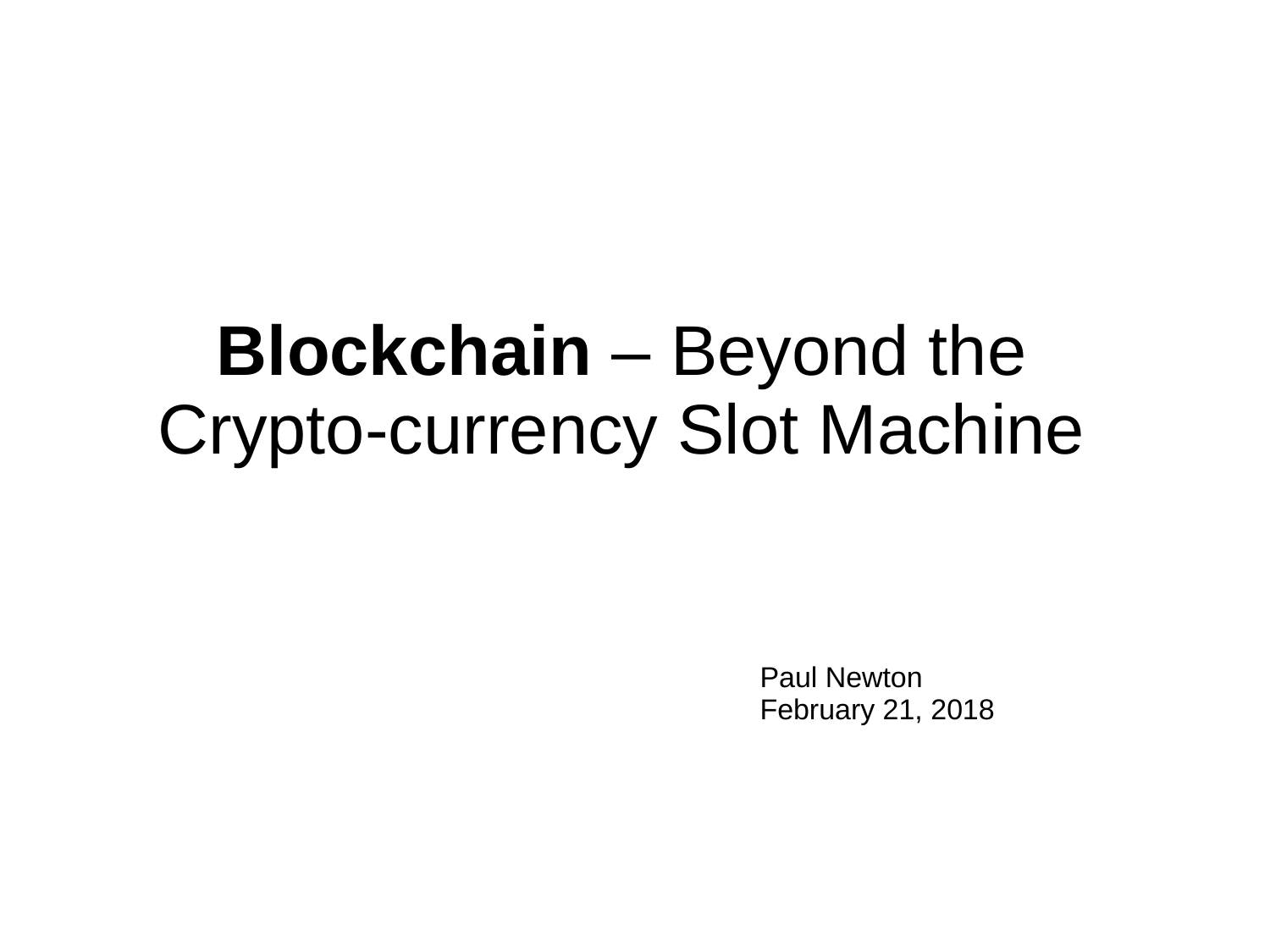# Agenda

- Control of Truth
- **Control of Business Truth**
- Business Truth use of Computer Science Artifacts
- Crypto-currency is a 'Permissionless' Blockchain
- Blockchain Fundamentals & Terminology
- Performance & Reality
- Blockchain and the Future

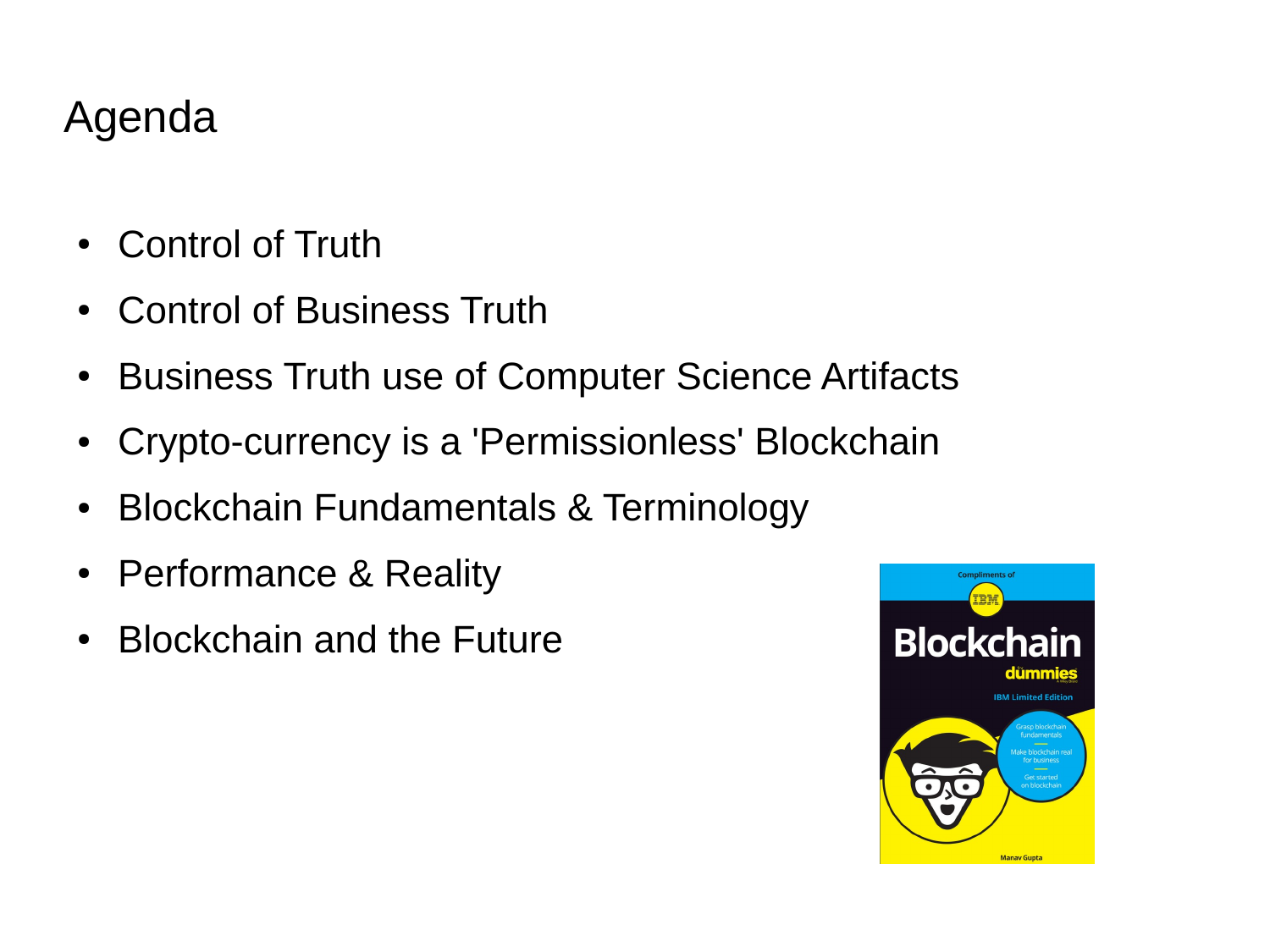# Truth

- Who and What Controls the Truth
- How is the Truth Controlled

In one classical formulation, truth is defined as the **good of logic**, where logic is treated as **a normative science**, that is, an inquiry into a good or a value that seeks knowledge of it and the means to achieve it

An accepted single source of **truth** has **risk** associated with keepers of the single source

Today's **business data** and **agreements** are subject to **Regulation, Compliance, Risk, Fraud, Legal Action** to help maintain truth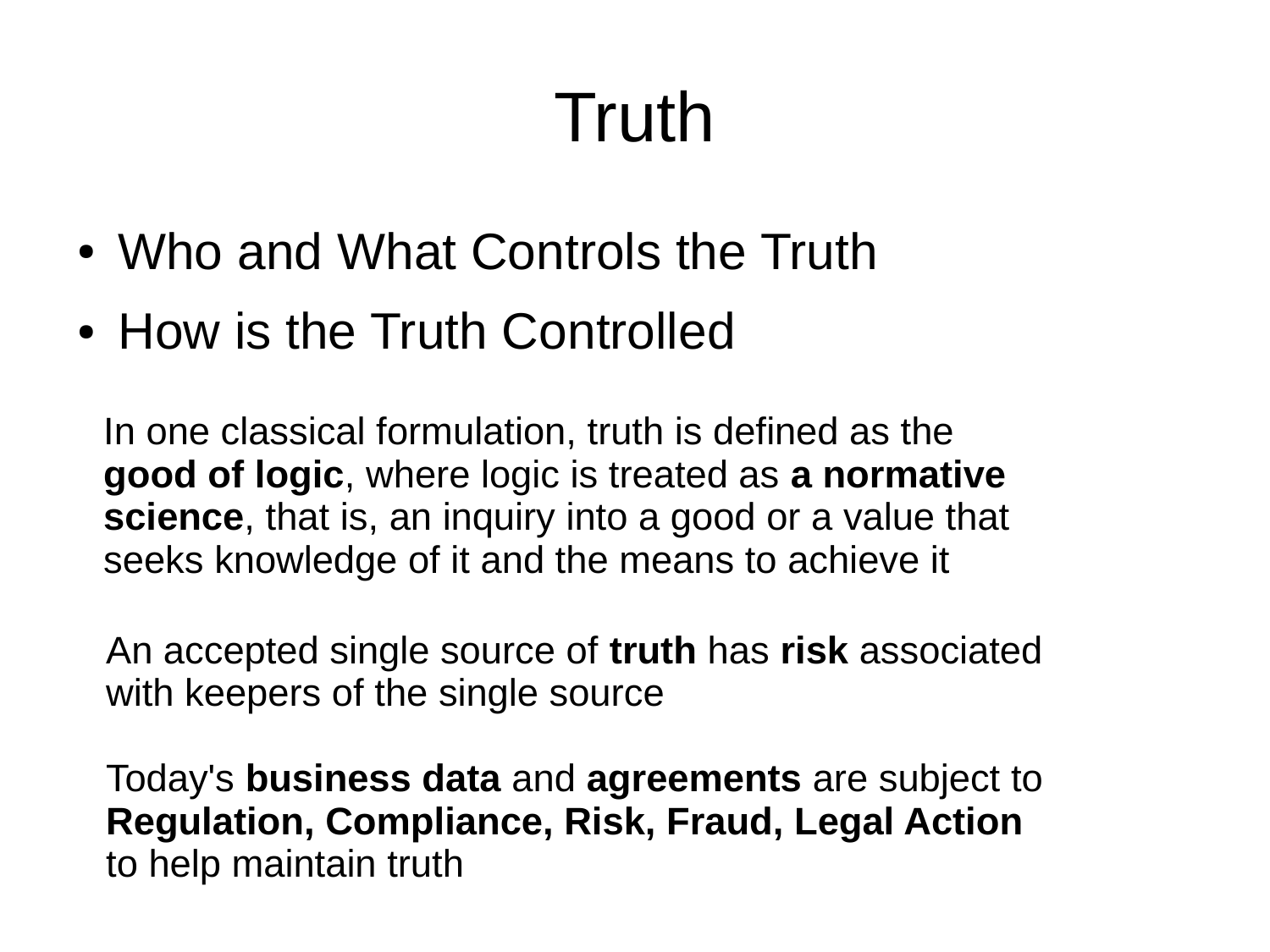# Computer Science Artifacts

- Byzantine Fault Tolerance (BFT)
- Merkle (hash) Tree

**Blockchain** offers an **immutable** record for archives using the above classic computer science artifacts

**Crypto-currencies** are **'Permissionless'** where the general public participates in collective agreement (consensus)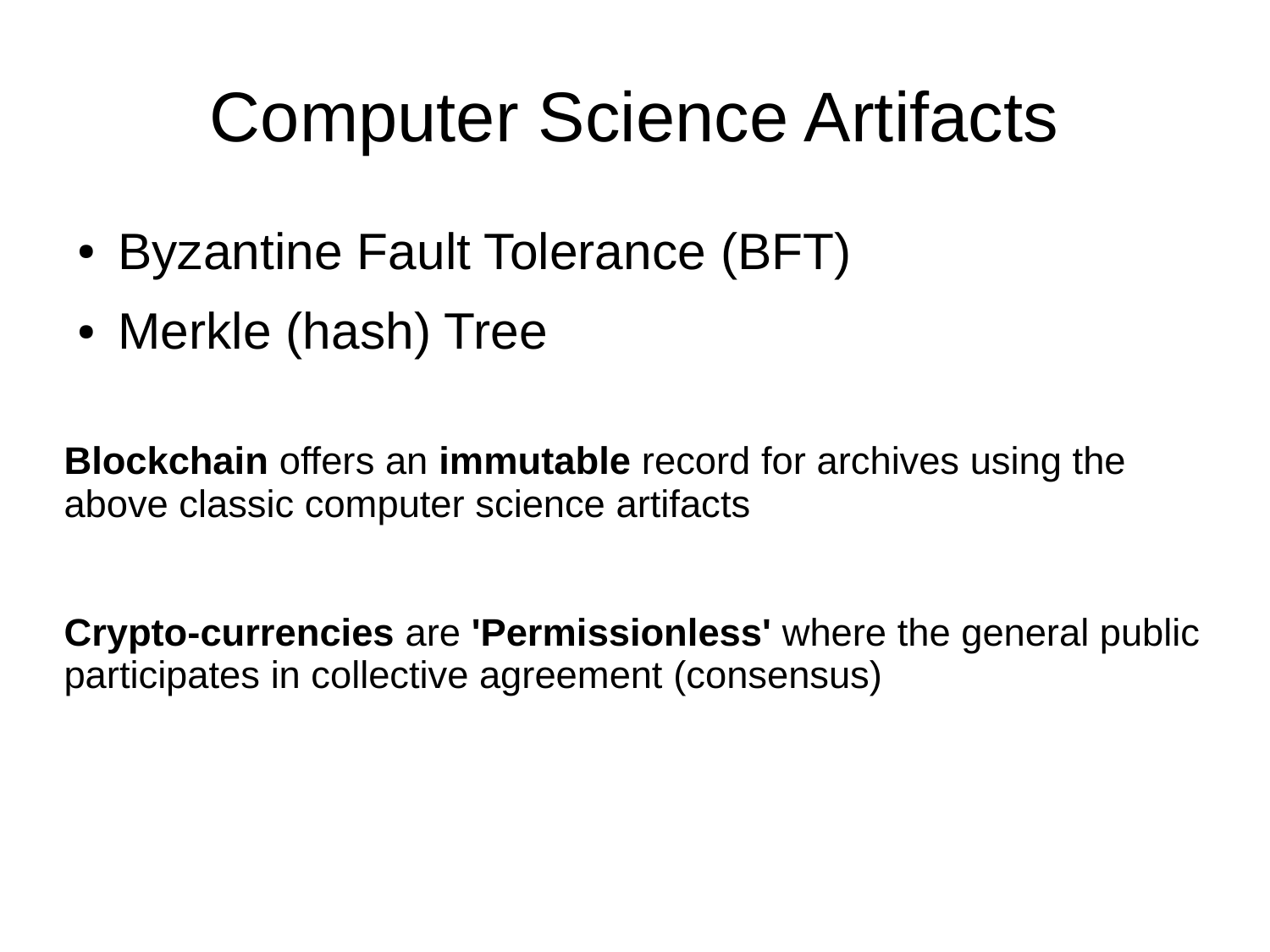# Truth & Data Management

- System of Record (SOR)
- Master Data Management (MDM)
- Source of Truth (SOT)
- Chart of Accounts (COA)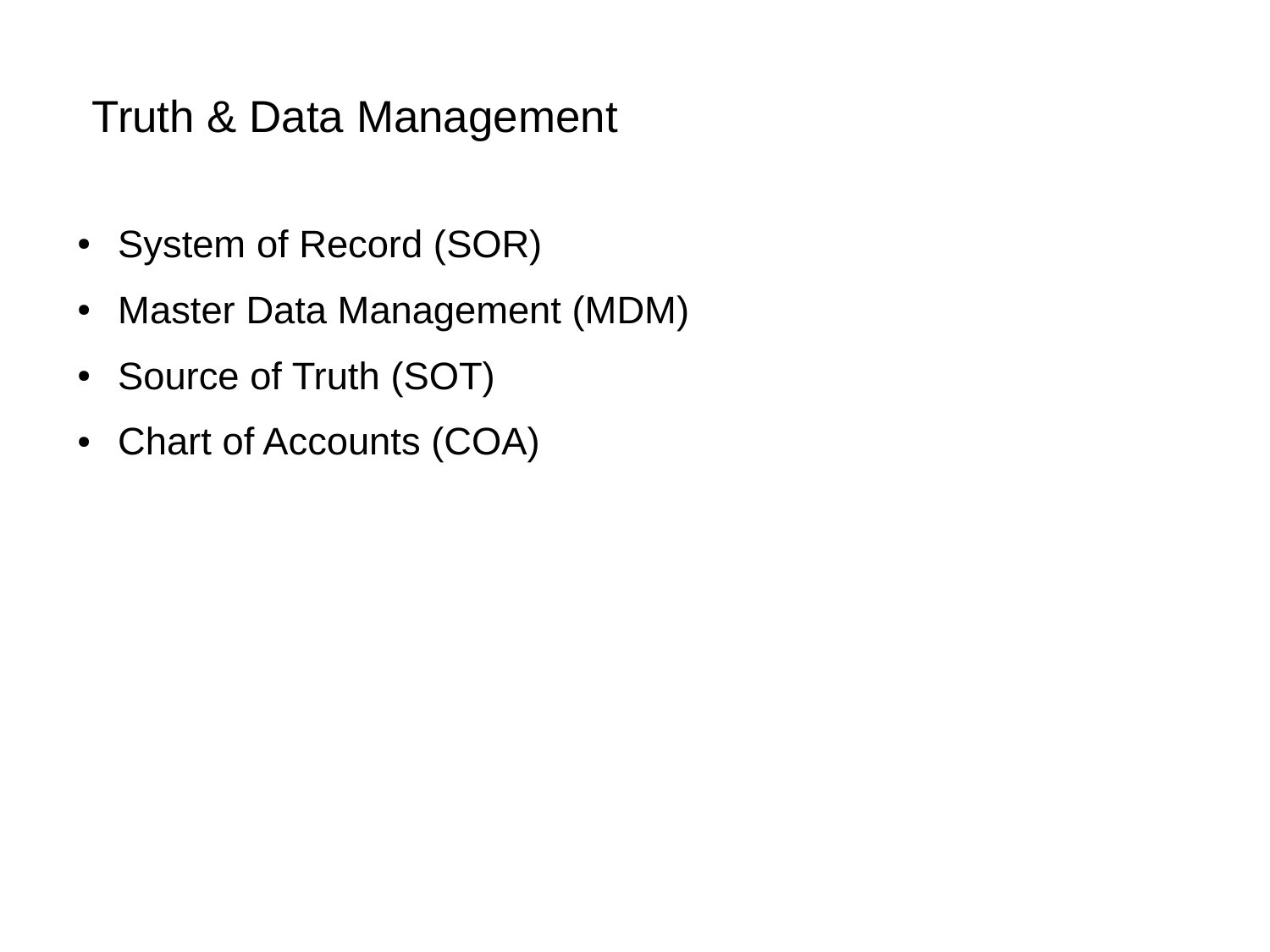### Consensus Algorithm – Proof of Work



#### Byzantine General's Problem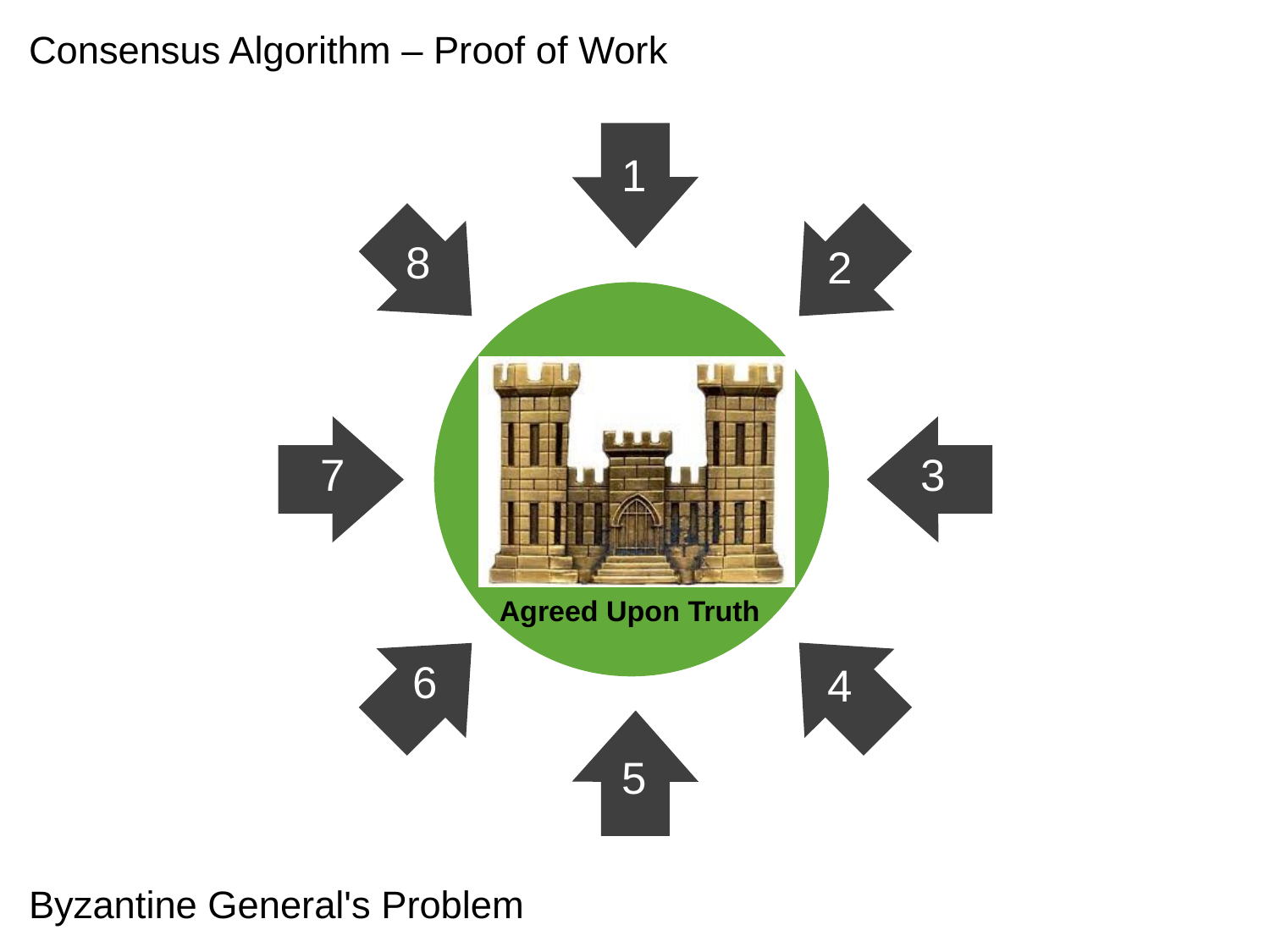### Crypto-currency Mining

### General public participation in collective agreement (consensus)

November 17, 2017

https://hackernoon.com



#### **Cryptominers Earn \$125,000 Every 10 Minutes**

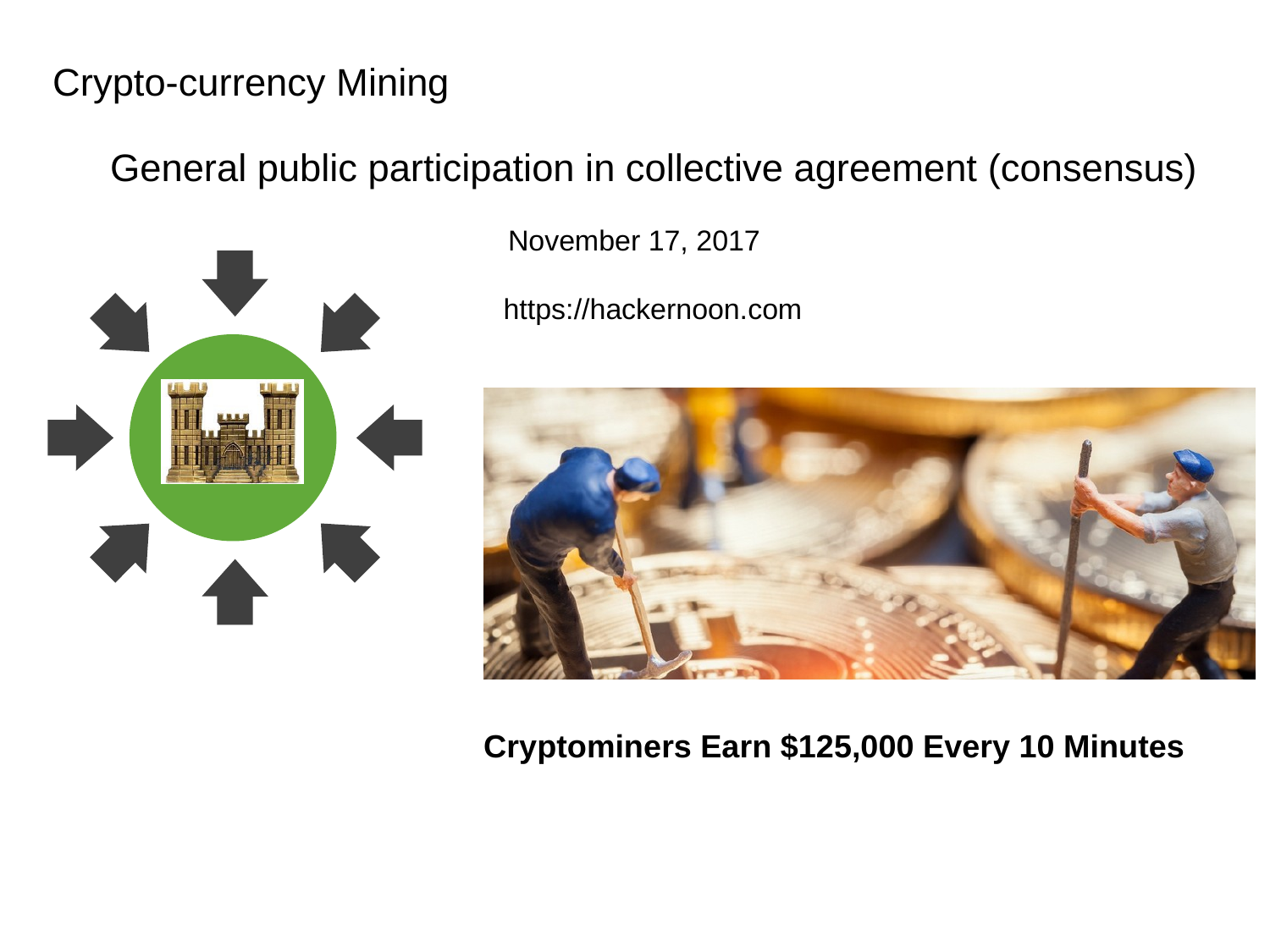## Crypto-currency mining



February 9, 2018

http://www.bbc.com/news/world-europe-43003740

**Crypto-currencies** like Bitcoin do not rely on centralised computer servers. People who provide computer processing power to the crypto-currency system, to enable transactions to take place, can get **rewards in Bitcoins**.

Russian security officers have arrested several **scientists** working at a top-secret Russian nuclear warhead facility for allegedly **mining crypto-currencies.**

The suspects had tried to use one of Russia's **most powerful supercomputers to mine Bitcoins**, media reports say.

The supercomputer was not supposed to be connected to the internet - to prevent intrusion and once the scientists attempted to do so, the nuclear centre's security department was alerted.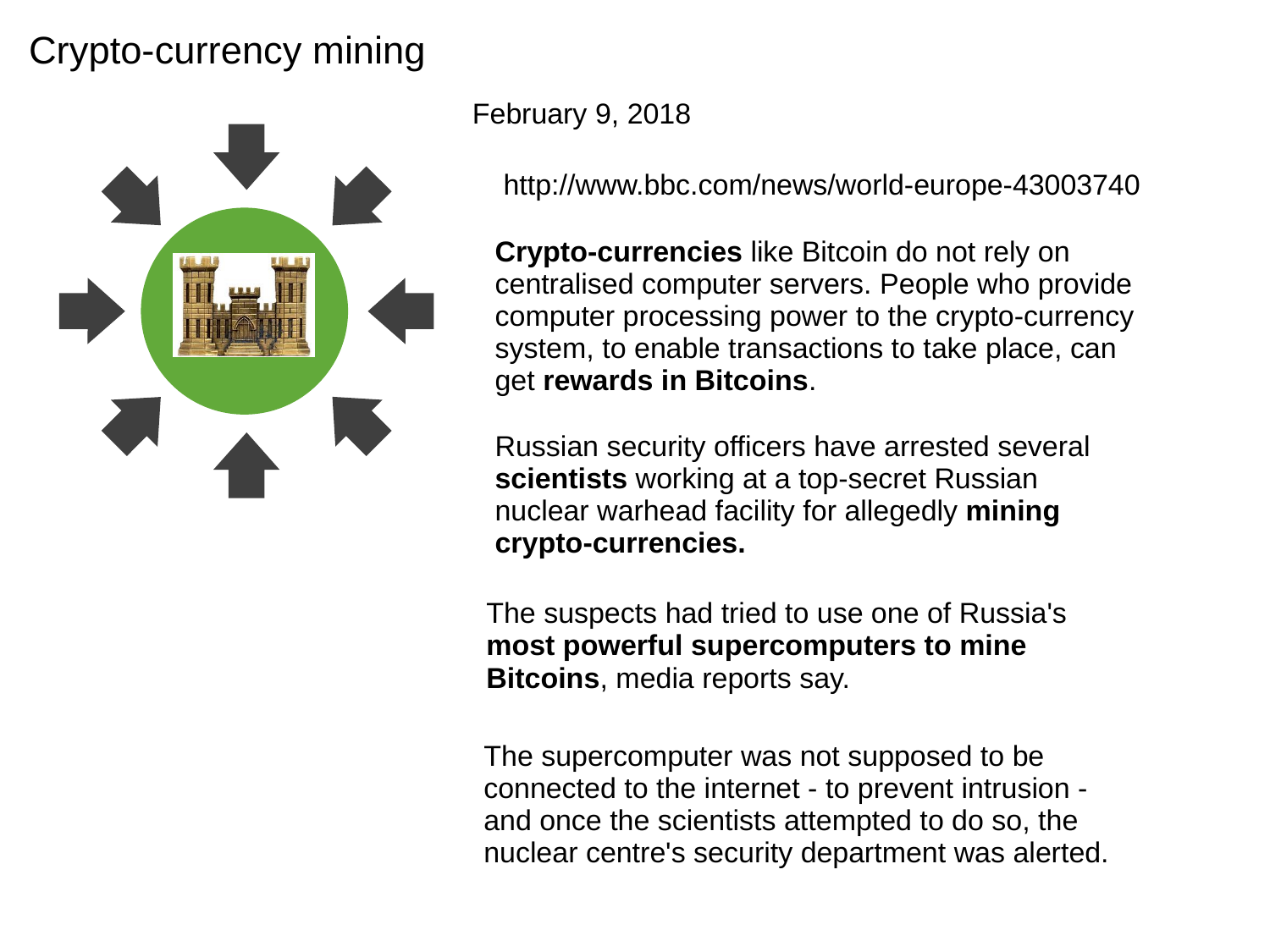## Blockchain Fundamentals

#### A **ledger** is the **permanent summary** for **recording transactions**

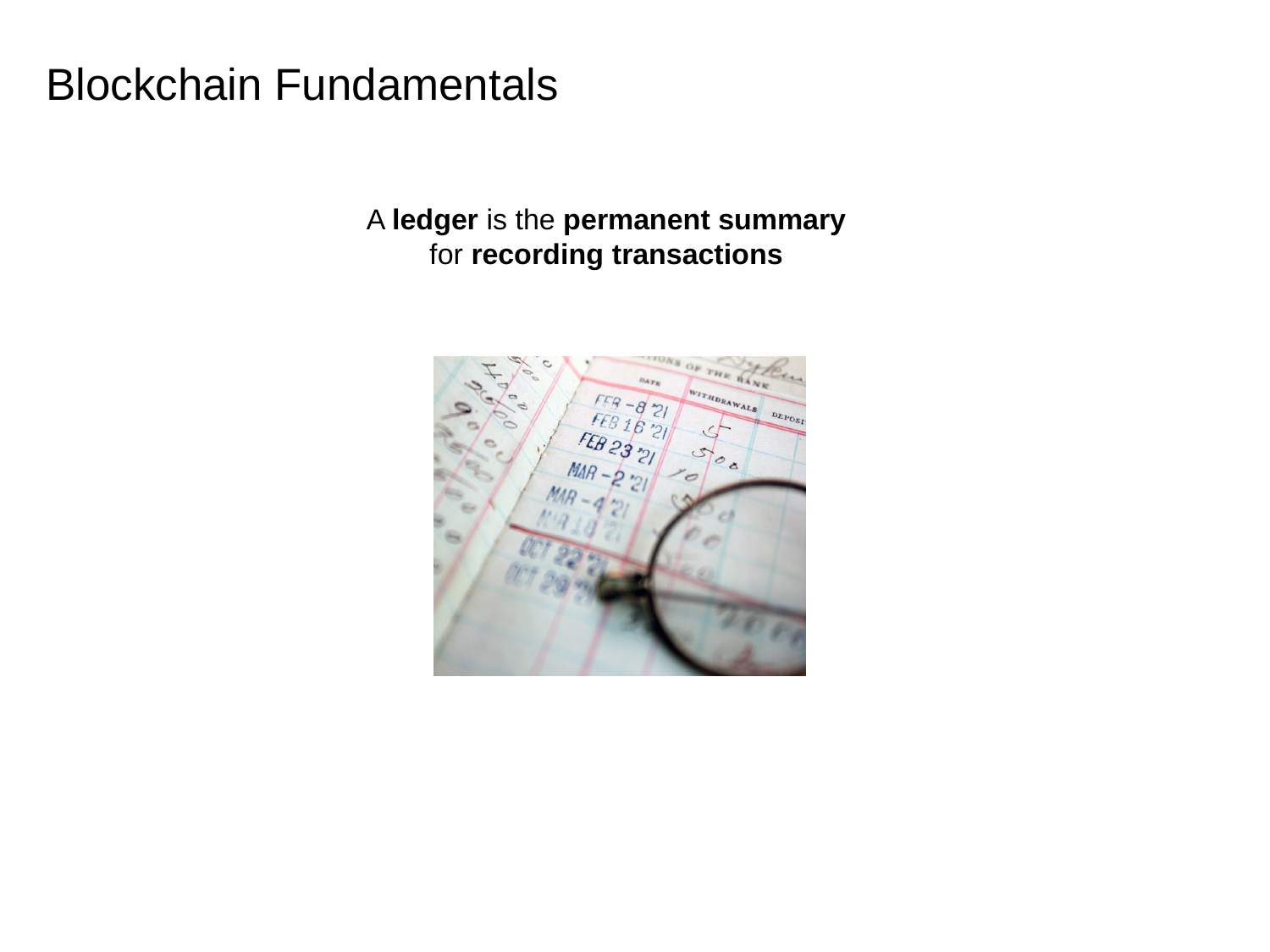## Blockchain Fundamentals

Doing Business Today

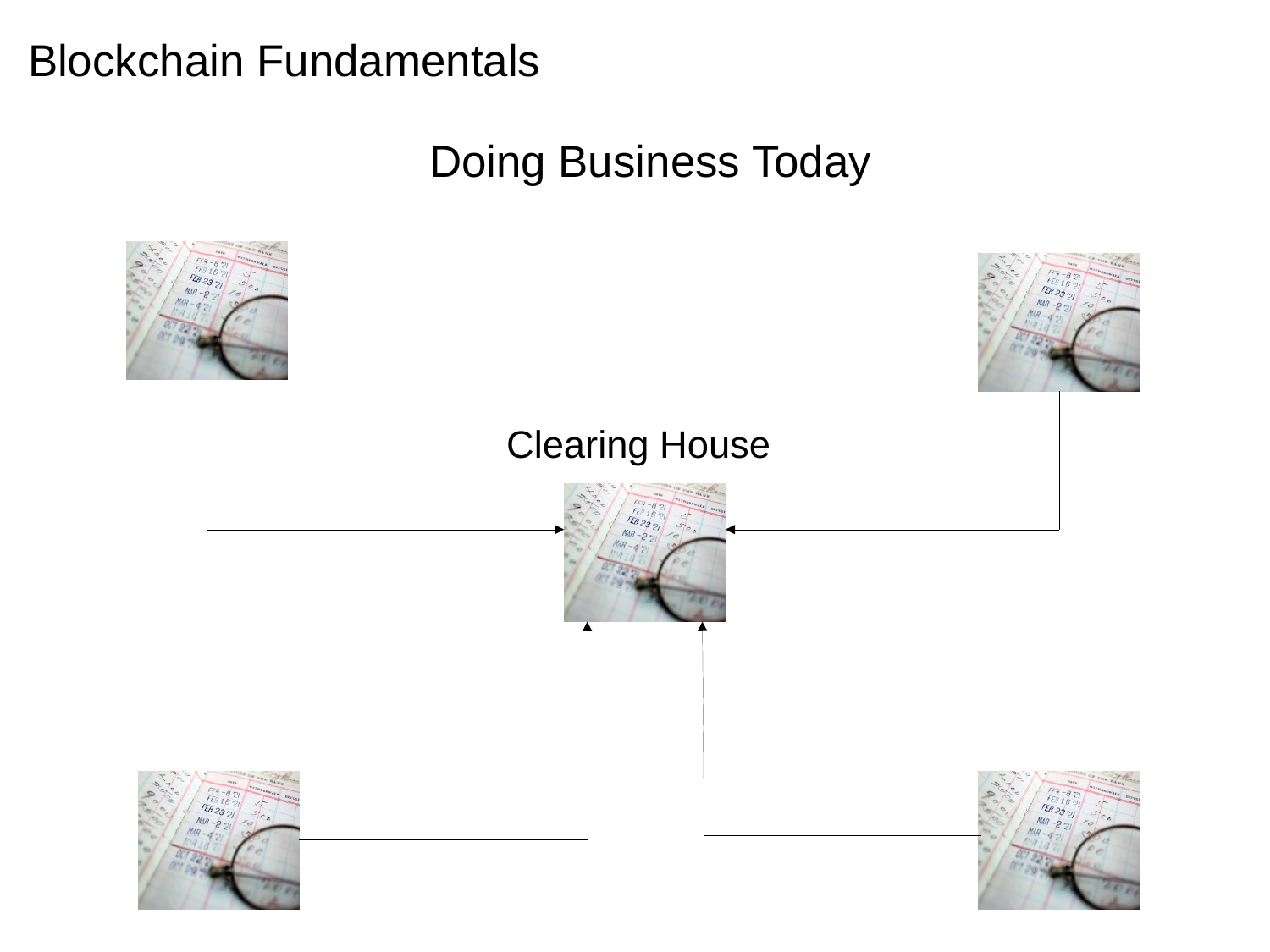# Blockchain Fundamentals

## Future is Shared Ledgers

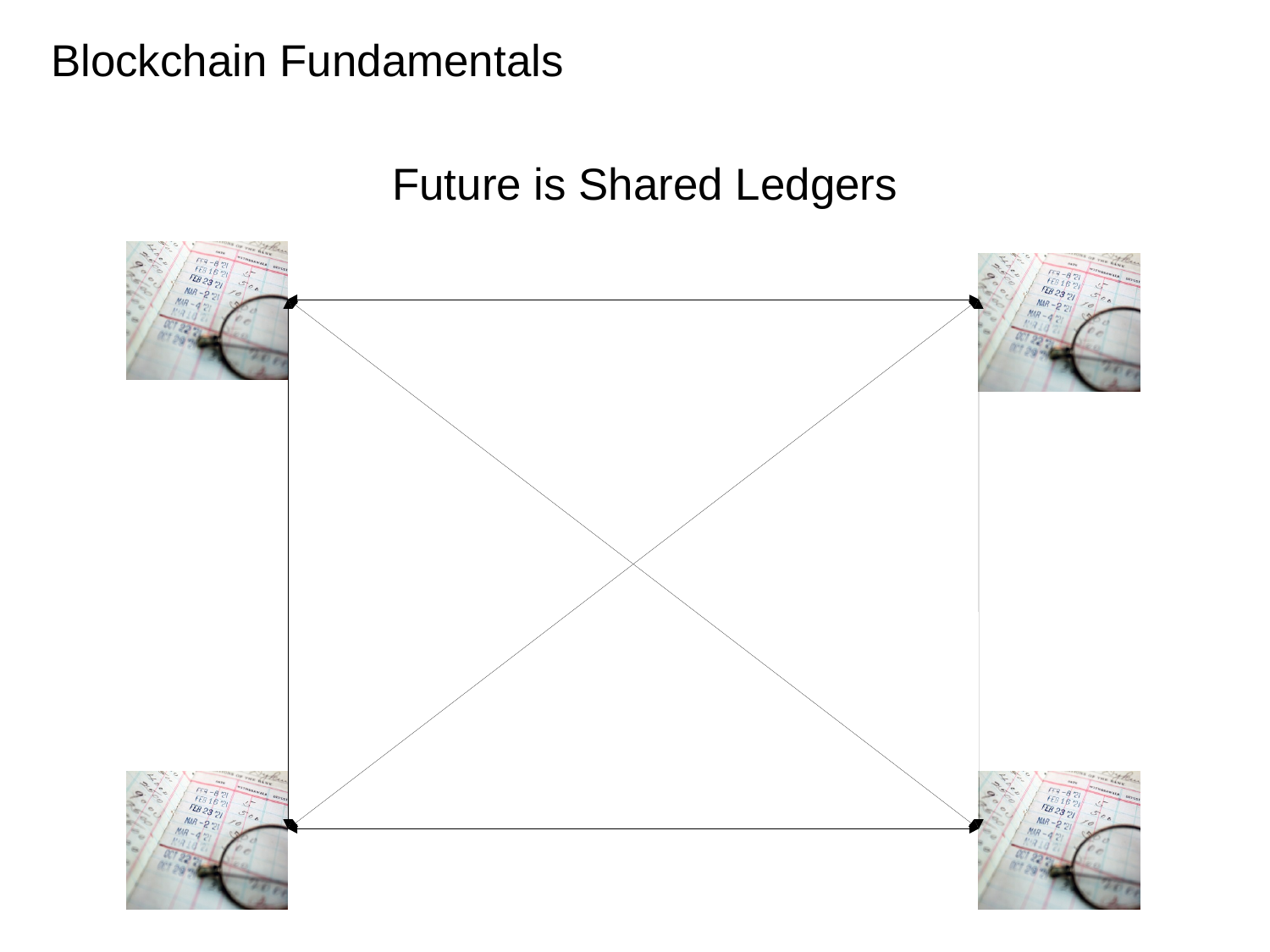# Blockchain Fundamentals & Terminology

**Smart Contract** – agreed upon defined rules and penalties

**Transaction** – message sent from one account to another

**Packages** – collection of transactions (aka 'blocks')

**Blockchain** – packages linked in specific order

#### **Wallet** – transaction request

- 1) Transaction broadcast
- 2) Transaction validation
- 3) Validated transactions stored into a 'block' and sealed with lock
- 4) **Others** validate lock on the block is correct
- 6) Accepted into blockchain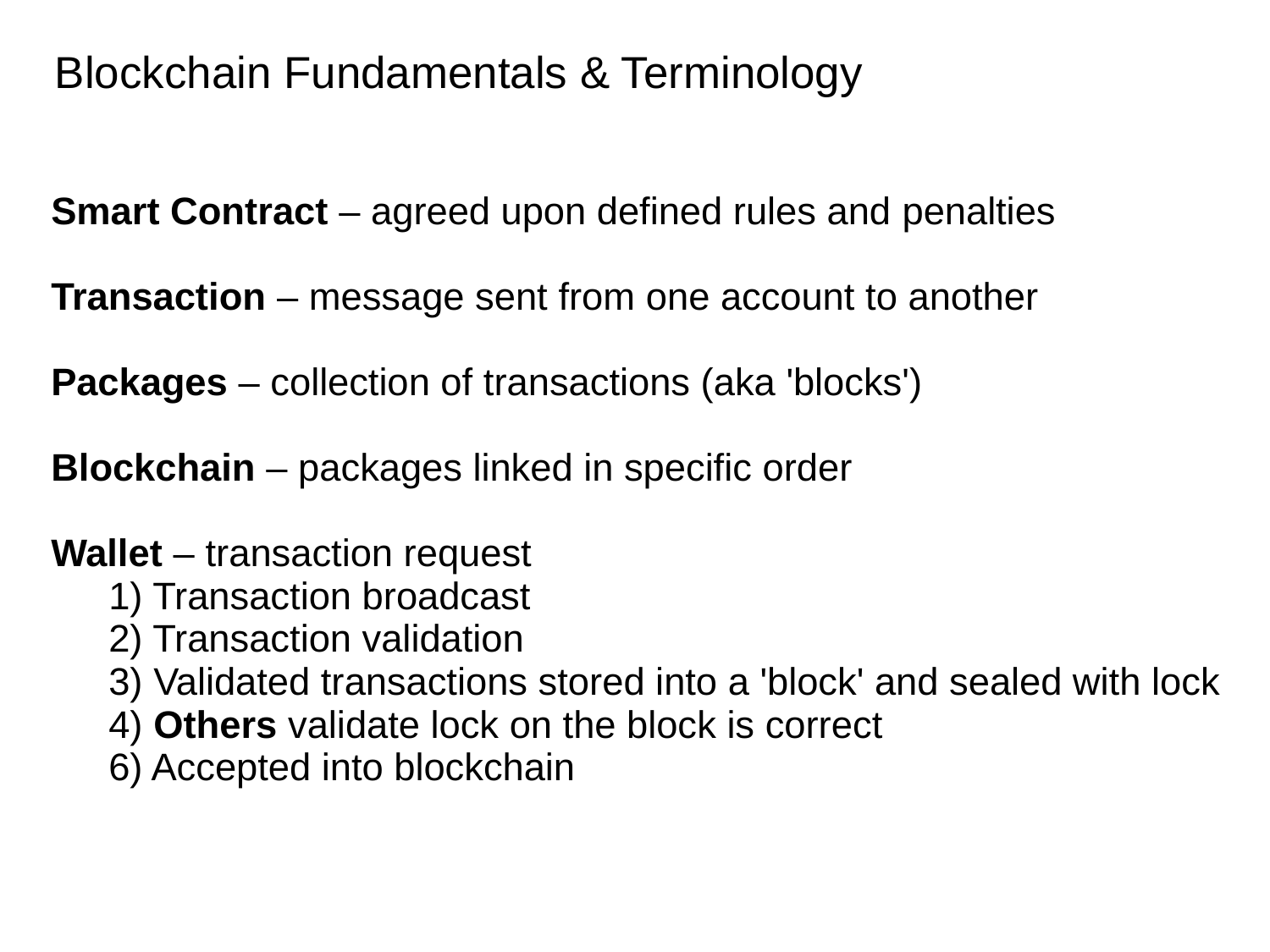Block is a collection of transactions with complex hash

Transaction has a **size**

Transaction has a **nonce**

Part of the data that is hashed while finding the block hash

Block (package of transactions) has a header with a **nonce** Limit on number of transactions in a block based on total size Block hash includes hash of all the transactions in the block Block hash (aka solution)

**Nonce** has 2 meanings 1) Proof of work nonce - mining 2) Account nonce – transaction counter

Block header fields:

https://en.bitcoin.it/wiki/Block\_hashing\_algorithm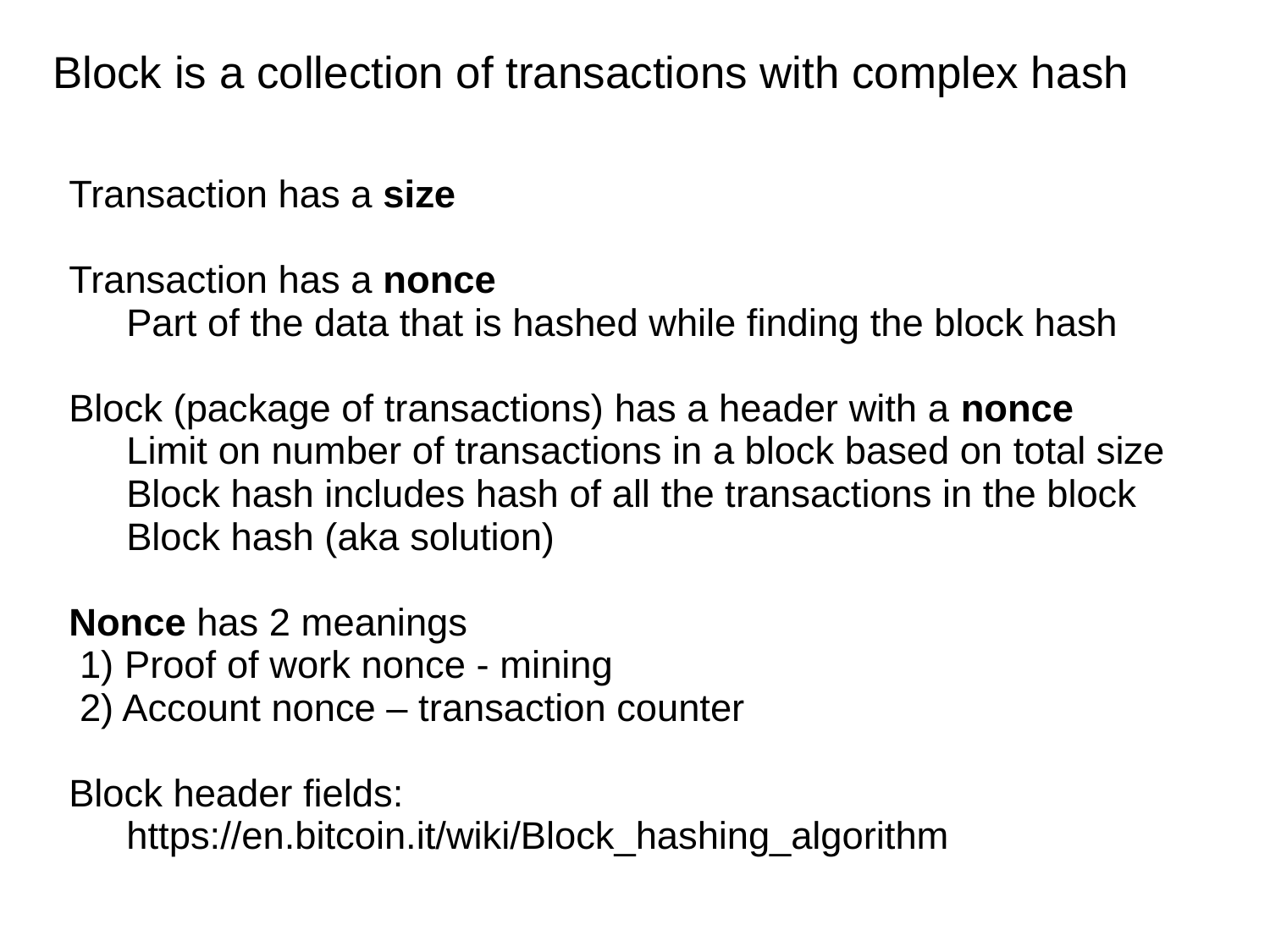#### Blockchain Performance & Reality

SOR transactional systems on IBM Z use transactional managers such as IMS\*, CICS\* and DB2\*. Transactional managers process billions of transactions a day at millisecond speed with high volume, high throughput and high qualities of service

**Blockchains today don't provide millisecond response times**, and a single blockchain network won't support billions of transactions a day

A blockchain transaction will keep all parties on blockchain informed and will provide a record for all parties

Blockchain is good to optimize business processes that currently take days or weeks

Transaction manager API's are being built to interface with blockchain, then timestamps can be used to synchronize record truth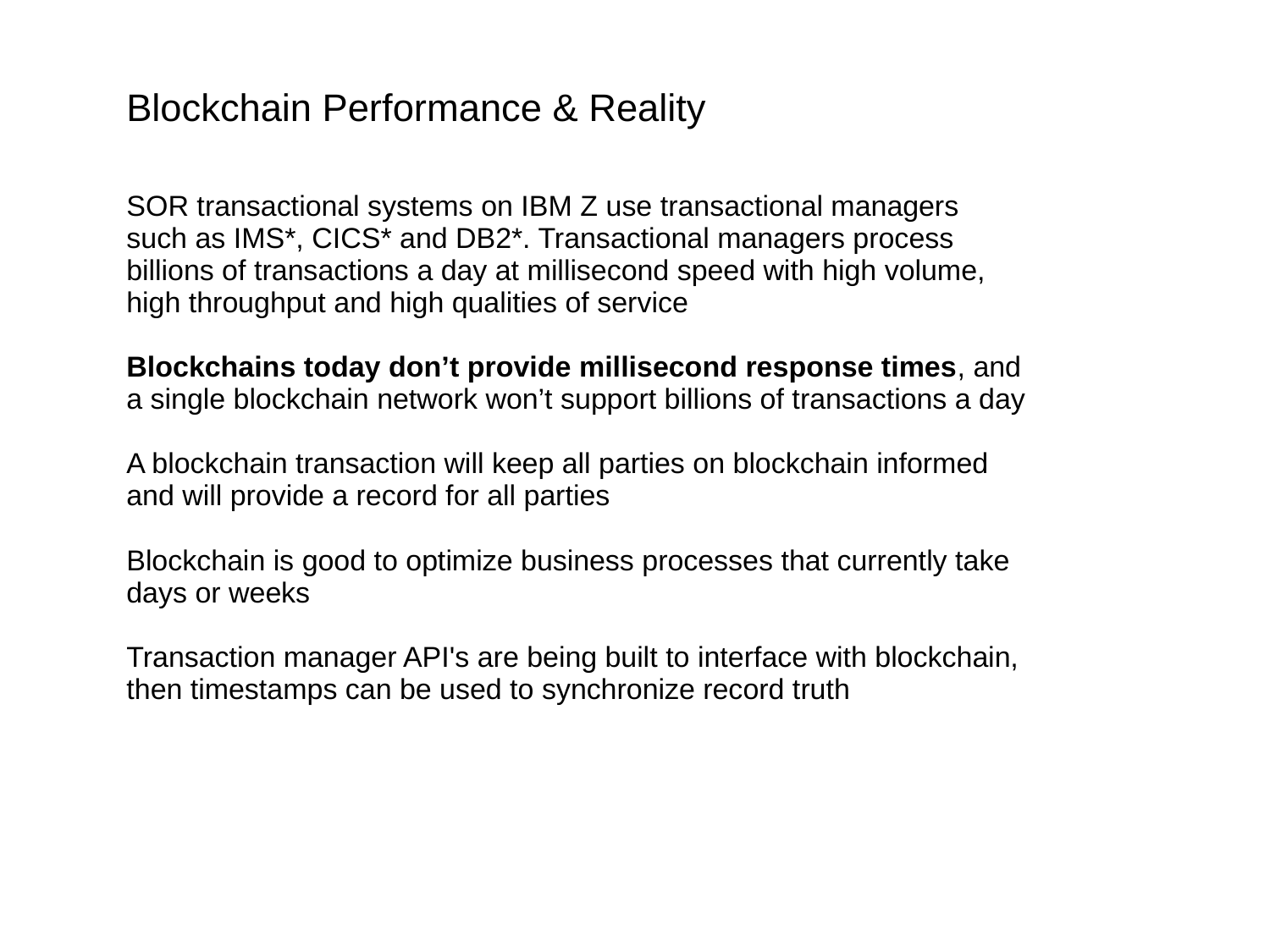### Infancy of Blockchain Performance

http://blog.deloitte.com.au/blockchain-performance-sucks-not-problem/

"However, Blockchain's performance is determined by network performance, as it is the network that limits the number of transactions in a block (block size) and the time between blocks (dwell time).

Networks don't obey Moore's law nor will their throughput increase exponentially. Bitcoin has also reached its current performance limits at around 1/10,000th of VISA's transaction volume.

Reaching VISA's current volume involves creating a gigabyte-sized block every minute, which is clearly unattainable."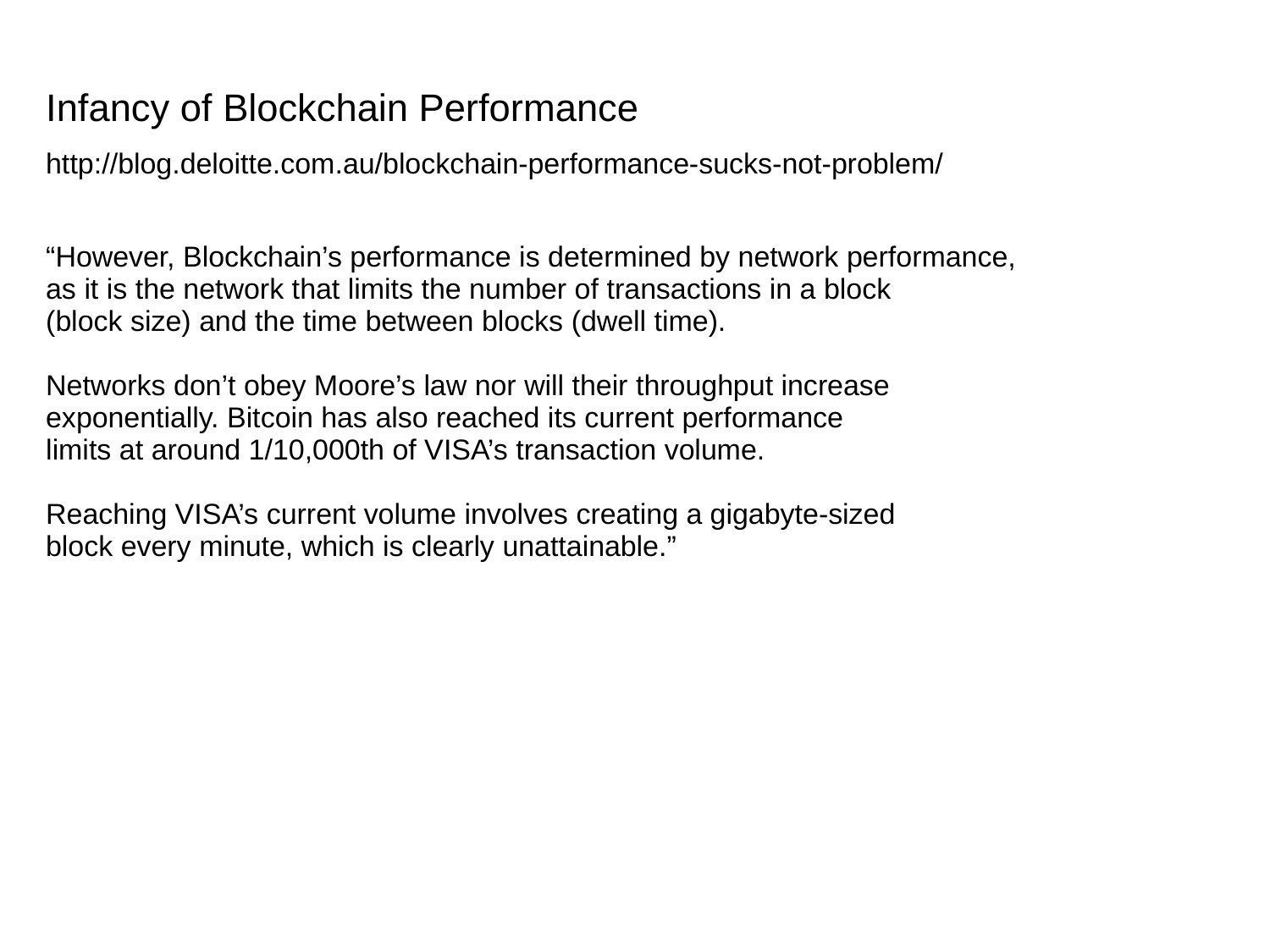### Infancy of Blockchain Performance

https://wiki.hyperledger.org/groups/pswg/performance-and-scale-wg

"At this point in time the Hyperledger community feels it is inappropriate to discuss or disclose performance and scalability numbers for the Hyperledger projects."

There are multiple reasons for this and the main concerns include no formal definitions of the various metrics and how to measure them, etc.

"PSWG is open to all and we encourage you to join our efforts to help ensure that we are proposing a fair and equitable manner to define the performance and scalability of the projects"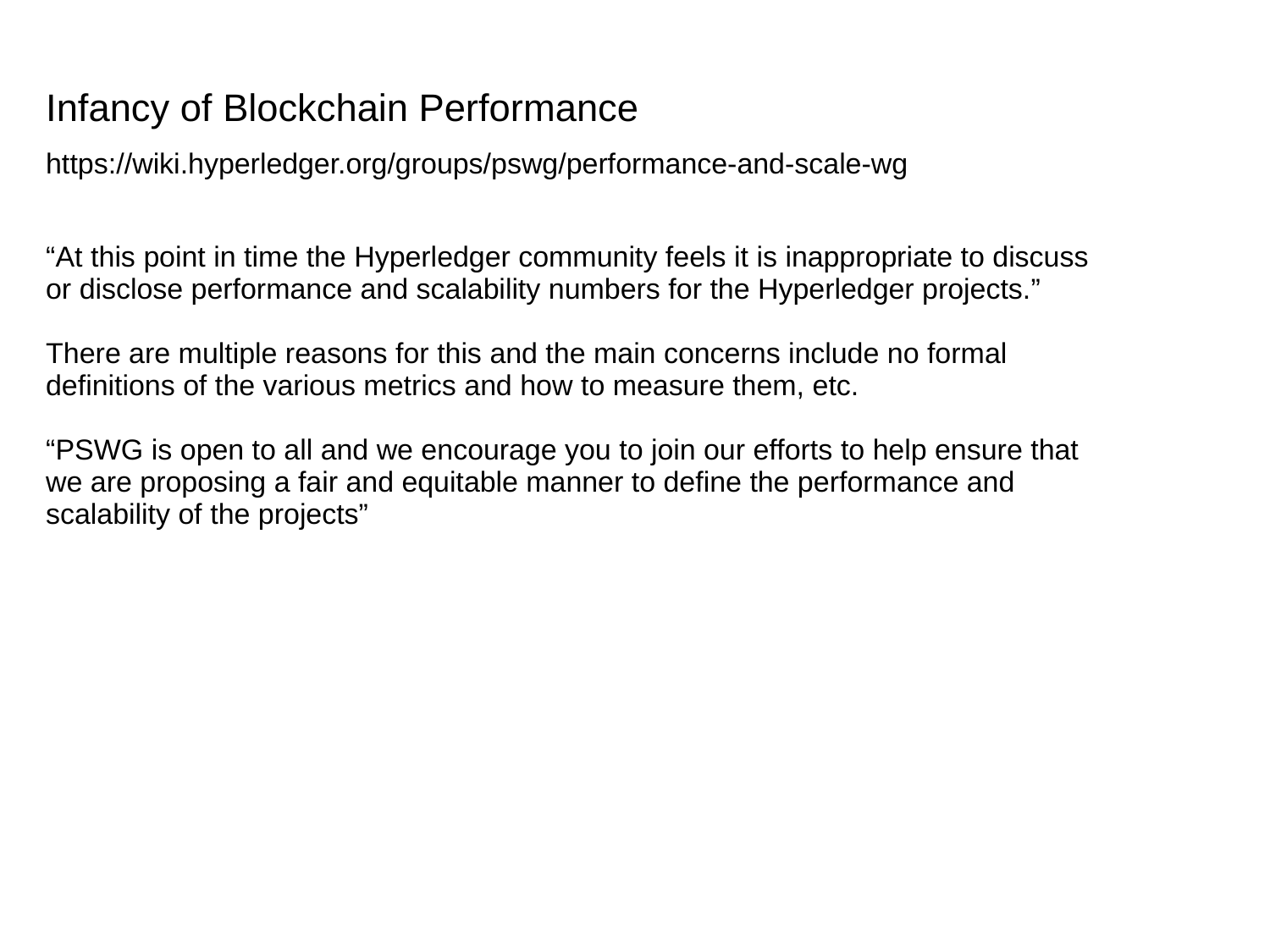#### Blockchain Performance & Platform Selection

IBM Z Family includes:

- 1) hardware accelerators for hashing
- 2) encryption and elliptic curve digital signatures used to sign blockchain transactions

Blockchain can be run in a VM next to an existing IBM Z business process, such as DB2, CICS, IMS and the Transaction Processing Facility.

IBM Z HiperSockets accelerated network communication provides 7x more throughput and 82 percent faster response time to speed communications.

A user can run multiple blockchain peers on IBM Z server as separate VMs, LPARs or Docker containers.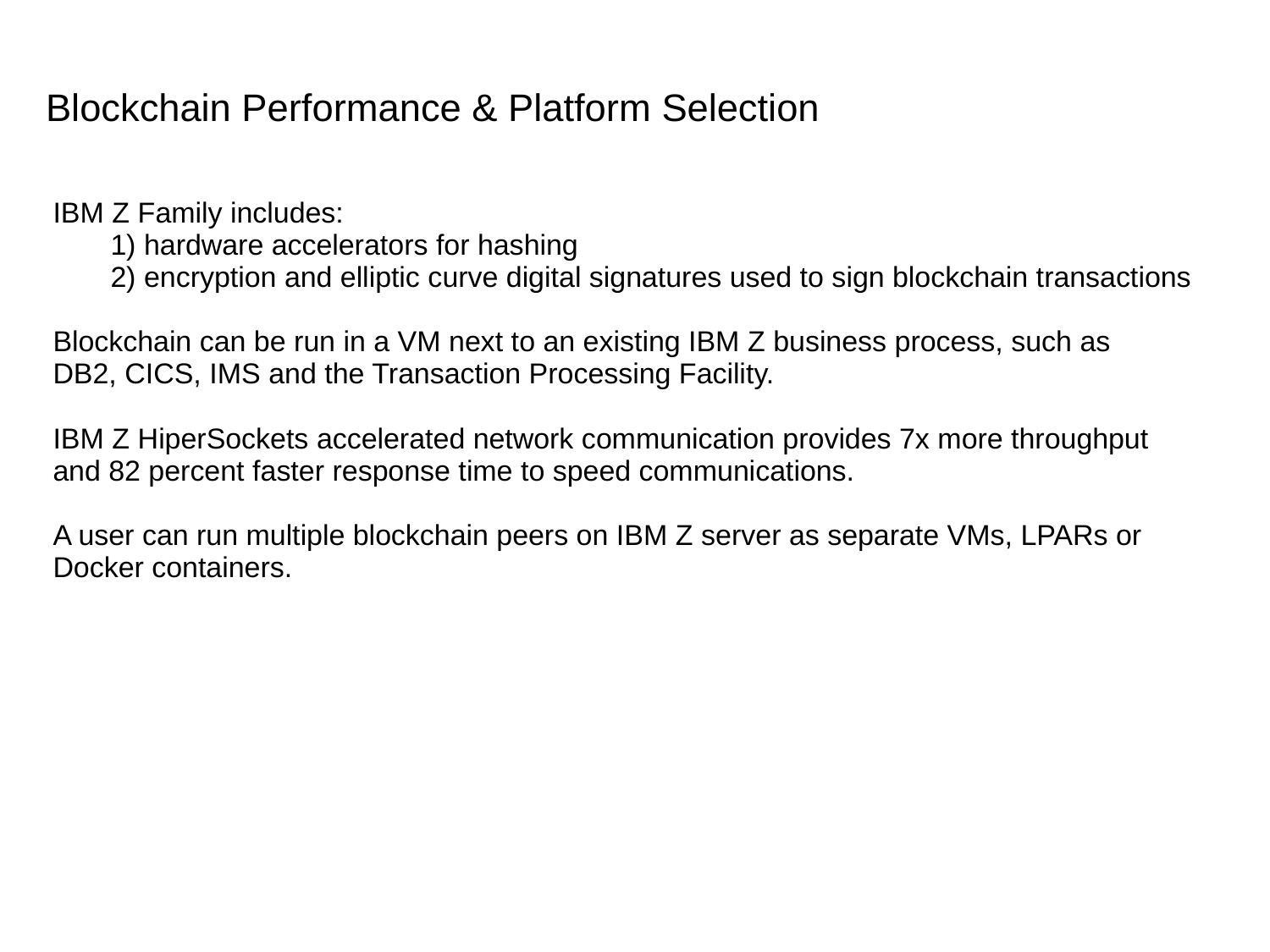# IBM Blockchain as a Service

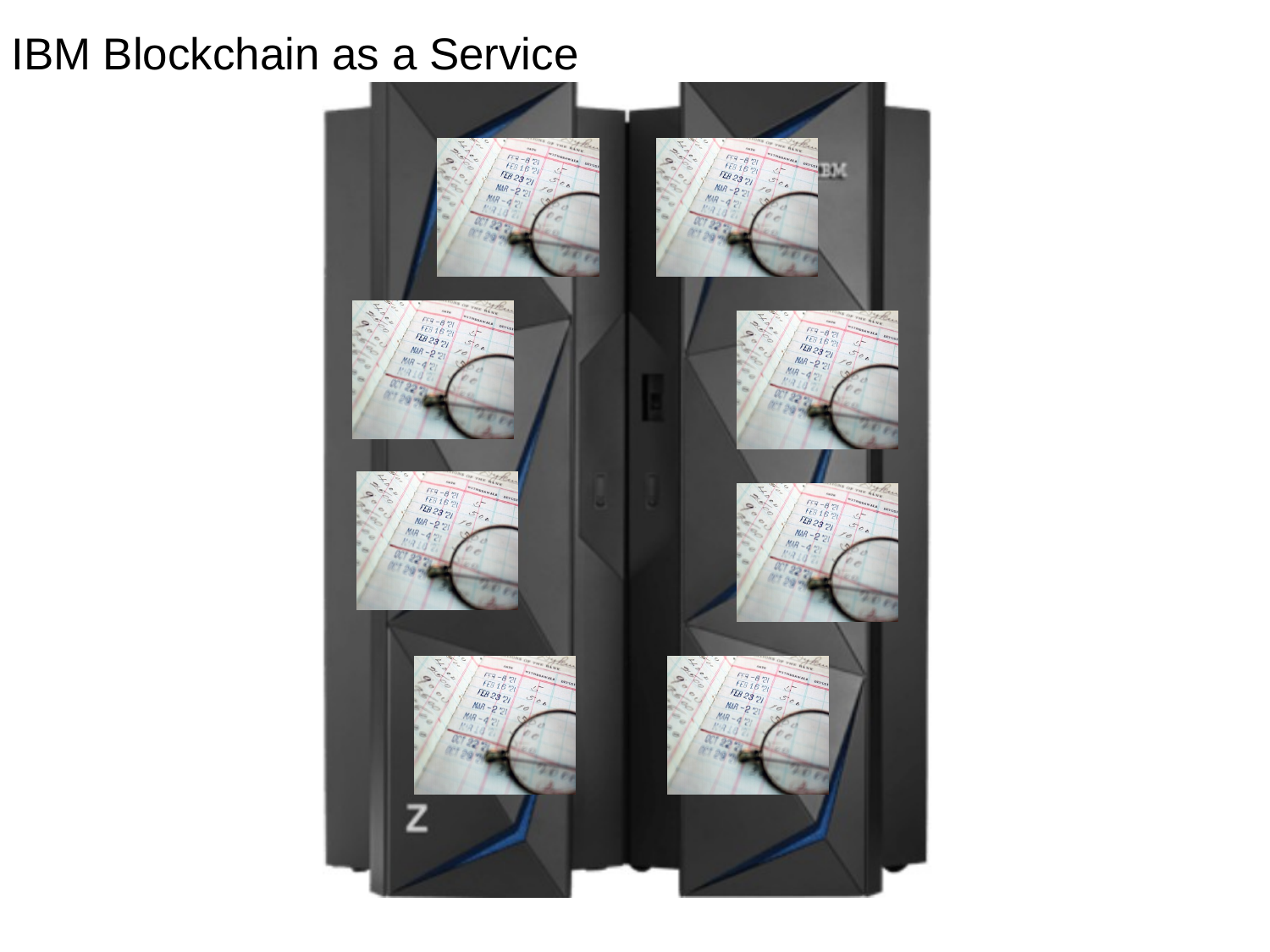# Change is

- Hard at the beginning
- Messy in the middle
- Potentially gorgeous in the end

Anyone who claims to know exactly how this will play out as these systems grow and evolve is selling their own book rather than providing insight.

The real answer is that a variety of tools are being experimented with and built up as we speak, and it will come down to using the right tool for the job for a given use case. There is no silver bullet.

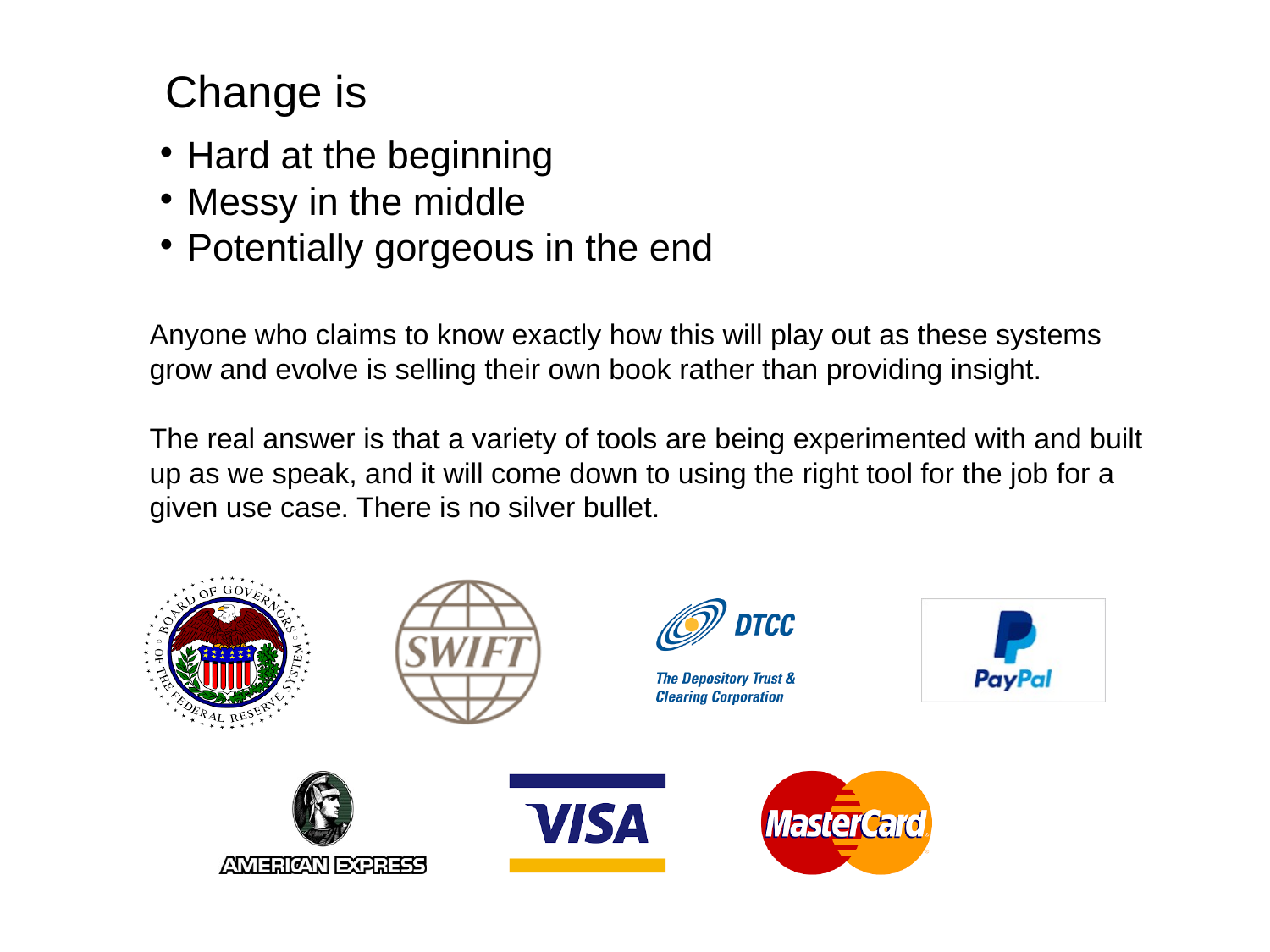

Yellen said that blockchain technology "could have very significant implications for the payments system" and that the Fed wants "to foster innovation".

December 2016



**The Depository Trust & Clearing Corporation** 

"DTCC is excited about the potential of blockchain and distributed ledger technology to modernize the posttrade ecosystem," Palatnick said. "The key to fully leveraging the technology lies in fostering greater collaboration across the industry and with supervisors globally. We believe there are many 'white spaces' where distributed ledgers can help increase processing efficiencies and reduce risks and costs.

April 2016



Swift CEO Gottfried Leibbrandt [told](http://www.coindesk.com/sibos-swiss-central-bank-blockchain-regulation/) an audience of 8,000 people at Sibos that his company was looking at blockchain as a way to further enhance the GPI. September 2016



PayPal believes that blockchains, while holding interesting potential, particularly in the world of finance, are still in their early days. We have not yet seen use cases in the financial space that are highly differentiated and particularly compelling, but we remain engaged with the broader ecosystem and are interested in how blockchain may result in demonstrable benefits for financial services.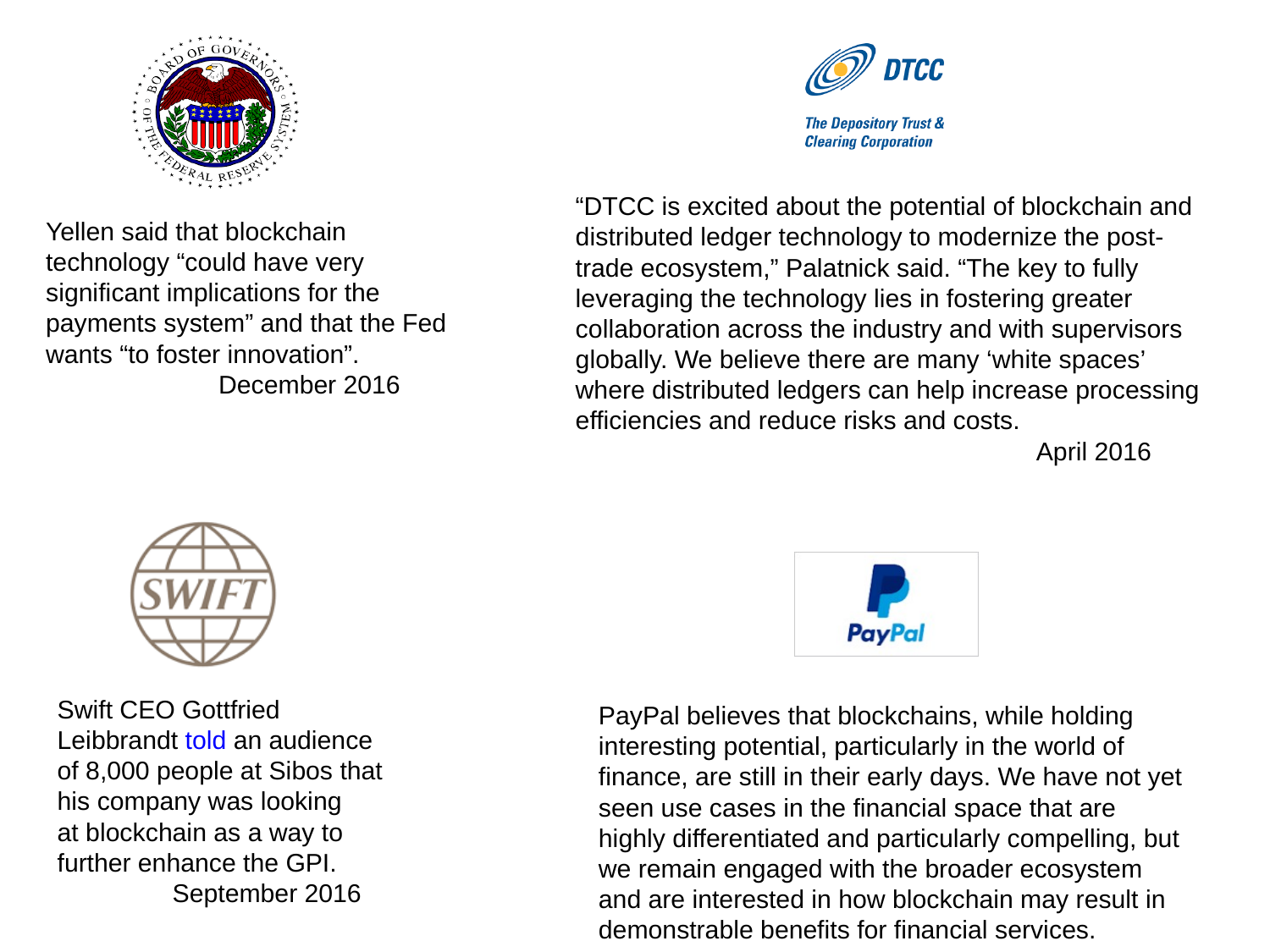

Visa has announced new details about a forthcoming business-to-business payments service developed in partnership with blockchain startup Chain.



"We believe that there is a role of blockchain in the future of commerce. This future needs to be developed in partnership with banks, merchants and industry participants,"



"As we watch the digital currency industry develop, we have seen that blockchain technology and the distributed ledger can play an important role in shaping the future,"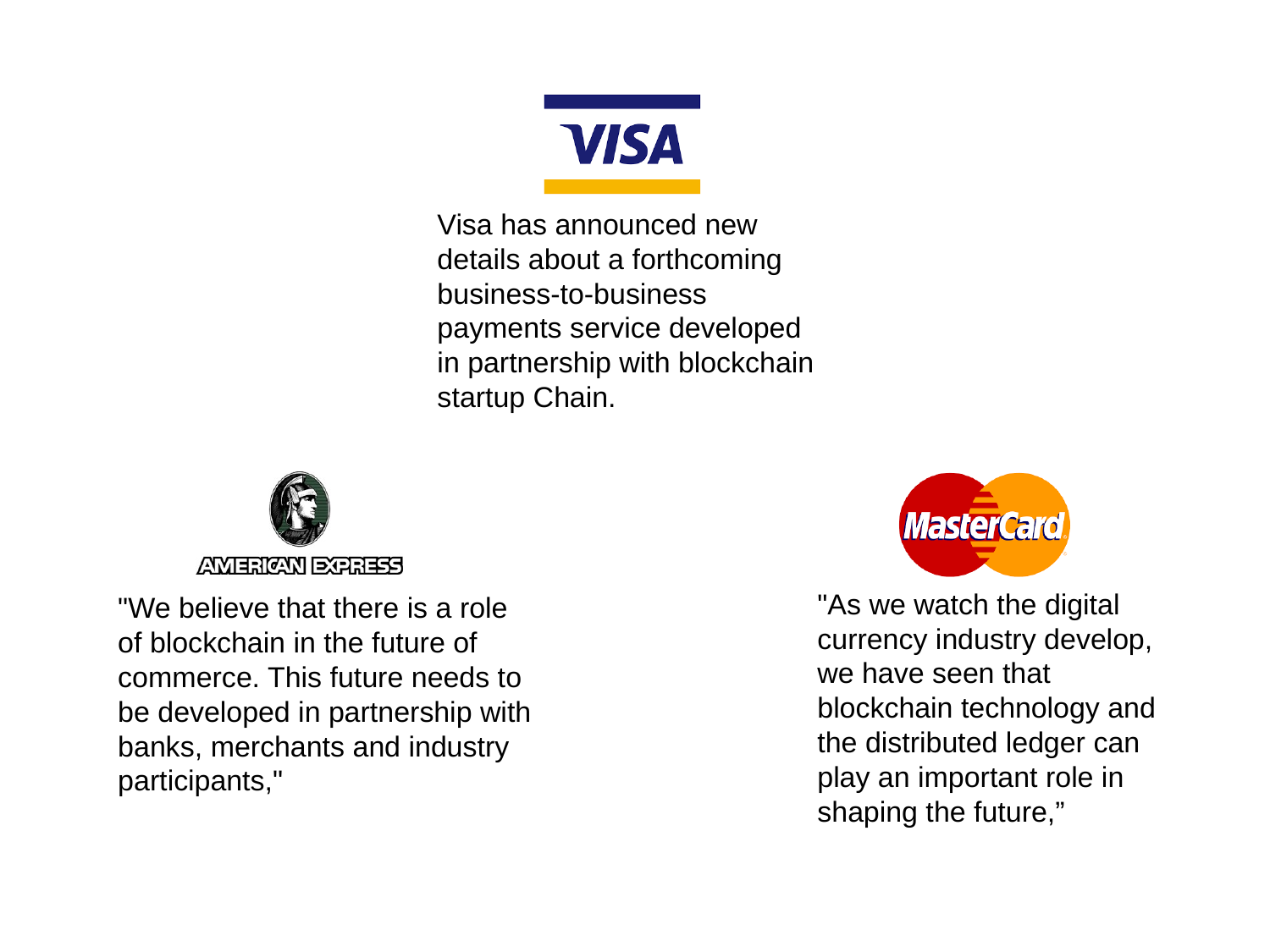# Blockchain Beyond the Financial Institutions **Walmart**

Wal-Mart started tracking two products using blockchain: a packaged produce item in the U.S., and pork in China. While only two items were included, the test involved thousands of packages shipped to multiple stores.

If Wal-Mart adopts the blockchain to track food worldwide, it could become of the largest deployments of the technology to date.



#### t1 IBM Blockchain Retweeted

Juan Delacruz @GovDelacruz · Feb 7 Walmart Blockchain supply chain test traced the origin of a bag of sliced mangoes in 2.2 seconds. With Walmart's other systems, the same exercise took six days, 18 hours and 26 minutes.

@IBMBlockchain @JuliaGlidden @teigenp blogs.wsj.com/cio/2018/02/06...



 $O$  145  $\triangleright$  $O<sub>7</sub>$  $17.103$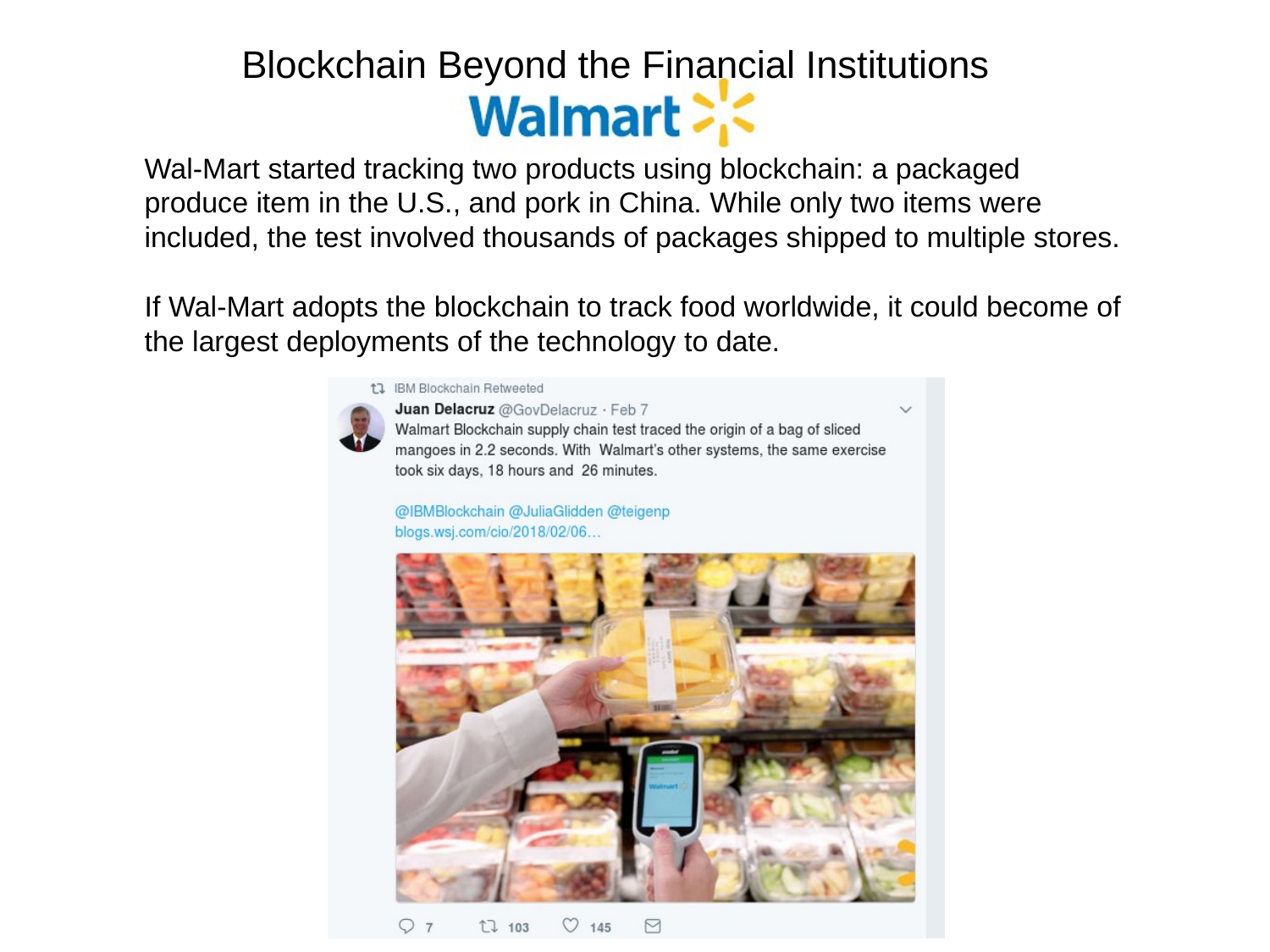# **Blockchain Components**



contains the current world state of the ledger and a Blockchain of

encapsulates business network transactions in code. transaction invocations result in gets and sets of ledger state

a collection of network data and processing peers forming a Blockchain network. Responsible for maintaining a consistently replicated ledger

manages identity and transaction certificates, as well as other aspects

creates notifications of significant operations on the Blockchain (e.g. a new block), as well as notifications related to smart contracts. Does not

provides the ability to create, change and monitor Blockchain

securely manages a user's security credentials

responsible for integrating Blockchain bi-directionally with external systems. Not part of Blockchain, but used with it.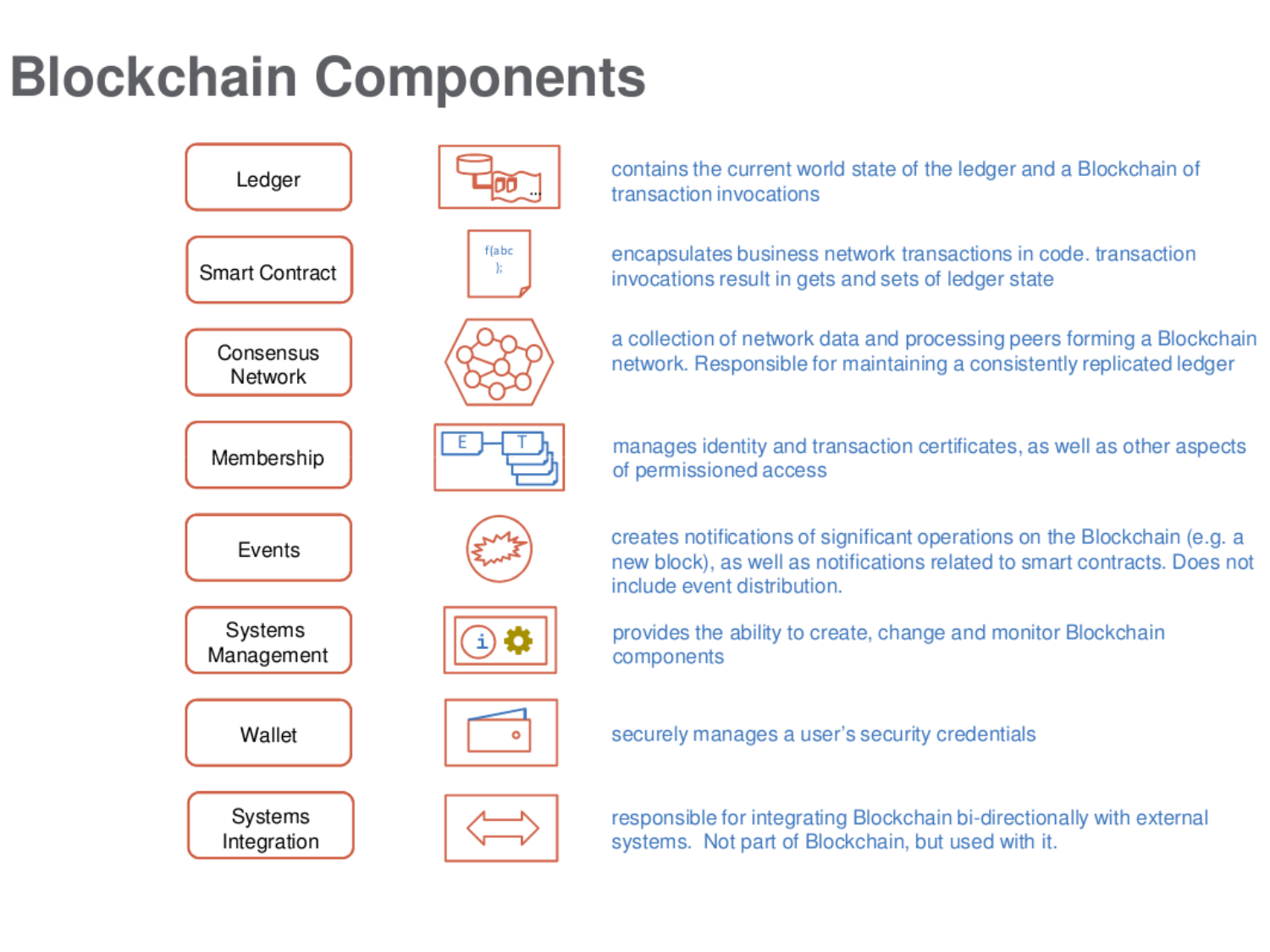It is easy to imagine a future where a permissioned blockchain with multi-factor authentication mechanisms (biometric+) would maintain records for:

Government Institutions Birth and Death Certificates Education Credentials Driver License Passport Taxes Social Security, Disability, Unemployment Medicare/Medicaid Votes Patents

Health Care Providers and Insurance Carriers Health Information, Statistics, etc.

Telecommunications Industry Digital Voice and Message History

Transportation Industry Personal Travel and Merchandise Distribution

Financial Institutions Savings, Loans, Deposits, Withdrawals, Securities, Trades